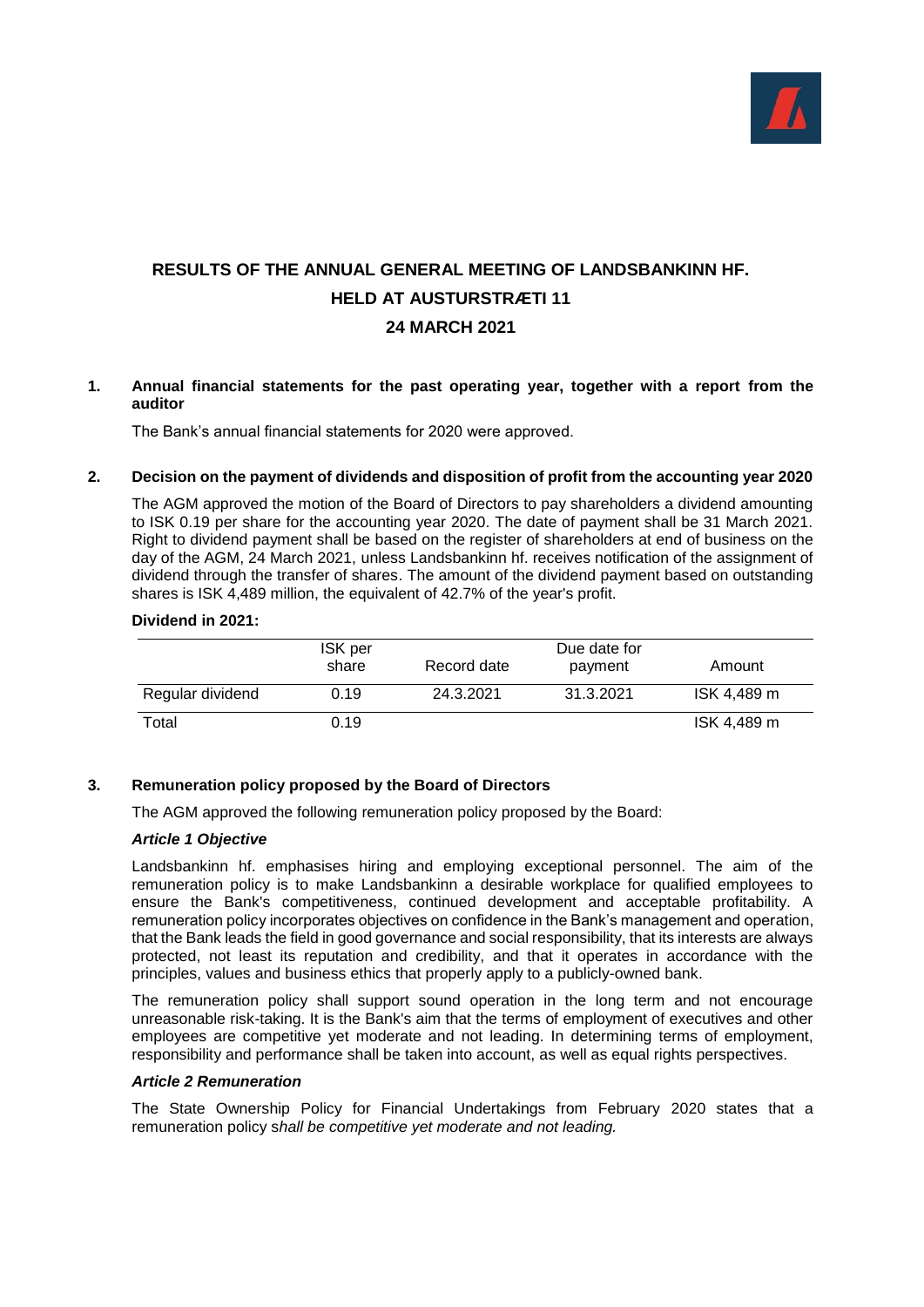Competitive remuneration here means that the Bank shall be able to attract and retain qualified personnel and that the Bank can be competitive as regards human resources without offering the highest wages.

The point about wages not being leading means that wage developments in a wider context shall be taken into account, as well as the impact on wage developments in general. Remuneration that falls in the top bracket offered in the labour market, while not the highest, is considered leading.

Moderation involves careful and considered wage decisions that do not promote a great or growing wage gap, having regard for responsibility, duties and performance. Natural regard shall also be had for the terms offered by companies majority-owned by the State to employees in similar job positions. Major salary changes over a short period are to be avoided. Rather, wages should be raised regularly and in line with general wage development. The arrangement of wages and other benefits shall be as simple and transparent as possible.

#### *Article 3 Remuneration Committee*

The Bank's Remuneration Committee is comprised of three Directors of the Board. The role of the Remuneration Committee is to guide the Board of Directors and CEO in determining the terms of employment of key executives. The Committee shall ensure that the terms of employment of the Bank's executives are within the framework provided by the remuneration policy and report on its implementation yearly in connection with the Bank's AGM. The conclusions of the report shall be included in the Bank's annual report. The Committee shall monitor the developments of collective bargaining agreements, trends in salary expenses and employee numbers. The Board of Directors shall set rules of procedure for the Committee, further providing for its role, and publish the rules on the Bank's website.

## *Article 4 Directors' terms of employment*

Directors of the Board shall receive a set monthly salary in accordance with the decision of the AGM each year as provided for in Article 79 of Act No. 2/1995, on Public Limited Companies. Directors shall also receive a salary for participation in the work of sub-committees of the Board. In determining the salary amount, consideration shall be had for hours spent on the job, the responsibilities borne by the Directors and the Bank's performance. Pension fund contributions shall be paid on salaries to Directors in accordance with labour market rules. The Remuneration Committee presents the Board of Directors with a substantiated proposal for salaries to Directors in the coming operating year. The Board of Directors deliberates on the Committee's proposal and submits a final proposal on remuneration to the AGM. The Bank reimburses Directors domiciled outside the capital region for travel expenses. Directors may not conclude severance agreements with the Bank.

#### *Article 5 Remuneration to the CEO and executives*

Remuneration to the CEO and executives of the Bank shall be competitive yet moderate and not leading, cf. Article 2 of this remuneration policy.

Agreements with the CEO and the Bank's key employees shall not include severance pay in excess of provisions in employment contracts, collective bargaining agreements and legal provisions. The contractual notice period of the CEO and key employees shall not exceed twelve months, having regard for duties and responsibilities.

#### *Article 6 Remuneration policy of subsidiaries etc.*

The Board of Directors of the Bank shall encourage subsidiaries to adopt remuneration policies that are competitive yet moderate and not leading.

The Board of Directors shall promote the clear inclusion of the remuneration guidelines set forth in Article 2 of this remuneration policy.

The CEO shall submit to the Board of Directors draft remuneration policies for subsidiaries, as well as a proposal for remuneration to directors of their boards.

#### *Article 7 Varying terms*

The Bank shall not conclude or authorise agreements that provide for performance-linked payments, i.e. not authorise agreements that provide for remuneration based on performance which is not included in regular terms of employment, whereby the final amount or scope of payment cannot be determined in advance.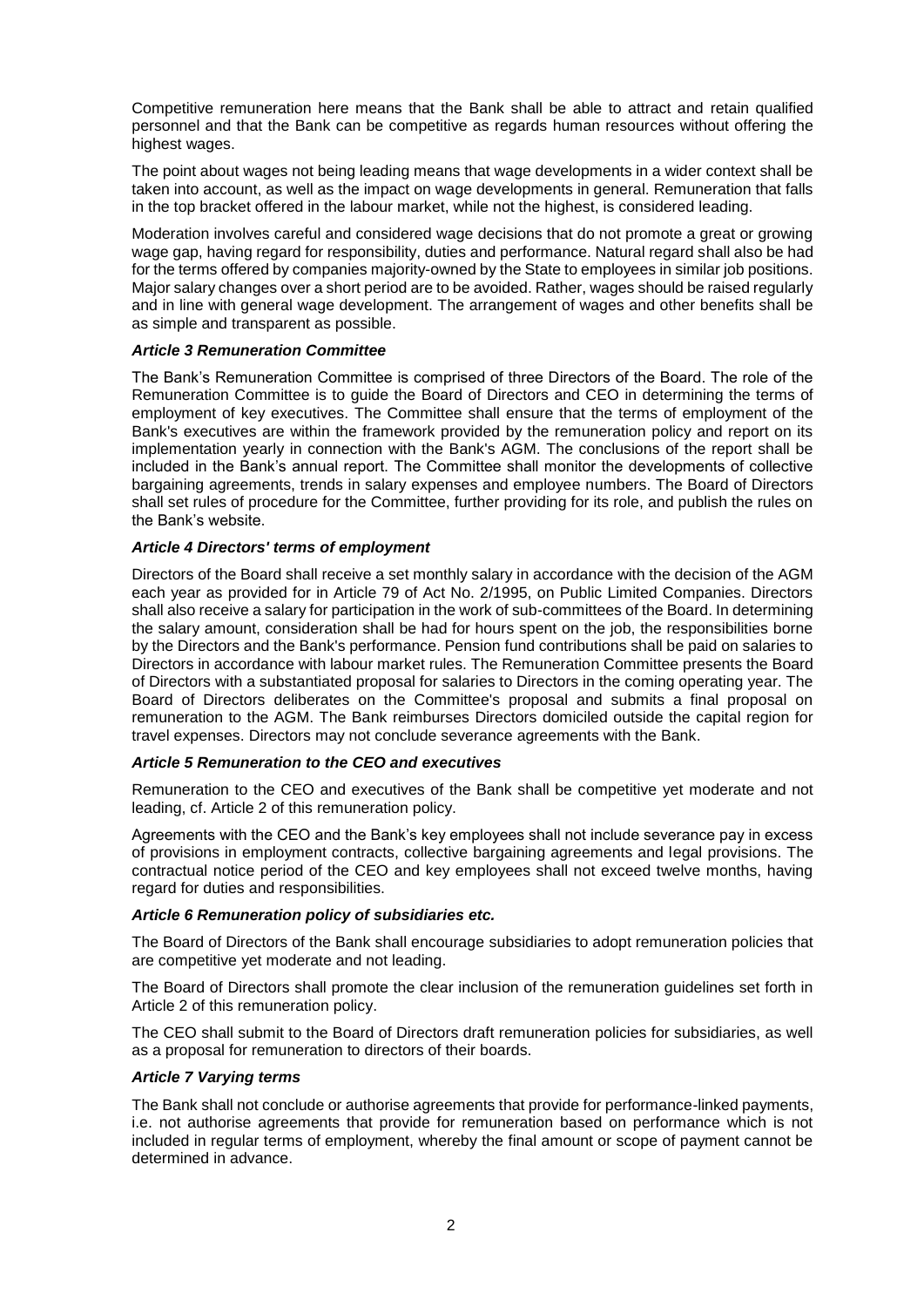Any move by the Board of Directors to instigate a bonus system within the Group must first be approved by a shareholders' meeting.

## *Article 8 Directors' and officers' (D&O) insurance*

Landsbankinn shall ensure that it has an active D&O insurance policy in place at each time, covering the Directors of the Board, the CEO and key personnel, both current and former, for their work for the Bank in accordance with the provisions of the policy in question.

### *Article 9 Information disclosure*

The Bank shall disclose the terms of remuneration to Directors of the Board, CEO and all key personnel in its annual report.

This remuneration policy shall be published on the Bank's website.

## *Article 10 Approval of the remuneration policy etc.*

The remuneration policy of Landsbankinn is approved by its Board of Directors. The remuneration policy shall be submitted to the Bank's AGM for approval, rejection or amendment, in accordance with Article 79 (a) of Act. No. 2/1995, on Public Limited Companies.

The remuneration policy may be reviewed more frequently than once yearly and any amendments submitted to a shareholders' meeting for approval.

The remuneration policy is guiding for the Bank and the Board of Directors. The Board of Directors shall record any deviations from the remuneration policy along with substantiated grounds for such deviation. Deviations shall be presented to the Bank's next AGM.

# **4. Motions to amend the Articles of Association**

No motions to amend the Articles of Association were submitted to the AGM.

## **5. Election of the Board of Directors**

The following persons were elected Directors and Alternates, to sit on the Board of Landsbankinn hf. until its next Annual General Meeting.

| Directors:                                                                                                                                                           | <b>Alternates:</b>                               |
|----------------------------------------------------------------------------------------------------------------------------------------------------------------------|--------------------------------------------------|
| Directors:                                                                                                                                                           | Alternates:                                      |
| Helga Björk Eiríksdóttir<br>Berglind Svavarsdóttir<br>Elín H. Jónsdóttir<br>Guðbrandur Sigurðsson<br>Guðrún Blöndal<br>Helgi Friðjón Arnarson<br>Thorvaldur Jacobsen | Sigríður Olgeirsdóttir<br>Sigurður Jón Björnsson |

Helga Björk Eiríksdóttir was elected Chairman of the Board of Directors.

# **6. Election of the auditor**

The AGM elected Ríkisendurskoðun as auditor of Landsbankinn hf. for the 2021 operating year. Ríkisendurskoðun, in accordance with its authorisation to outsource tasks, and following a tender process, has nominated the auditing firm PricewaterhouseCoopers ehf. as auditor of the company's annual financial statement for the operating year 2021.

## **7. A decision on remuneration to members of the Board of Directors for the next term of office**

The AGM approved that salaries to Directors shall be ISK 450,000 per month, that the Chairman receive ISK 785,000 per month and the Vice-chairman receive ISK 560,000. In addition, Directors shall receive ISK 225,000 per month for membership on Board sub-committees and the chairmen of these committees shall receive an additional ISK 50,000 per month. Alternates to the Board shall receive a salary of ISK 225,000 for each meeting of the Board that they attend or meeting with the Financial Supervisory Authority of the Central Bank of Iceland for eligibility assessment; however,